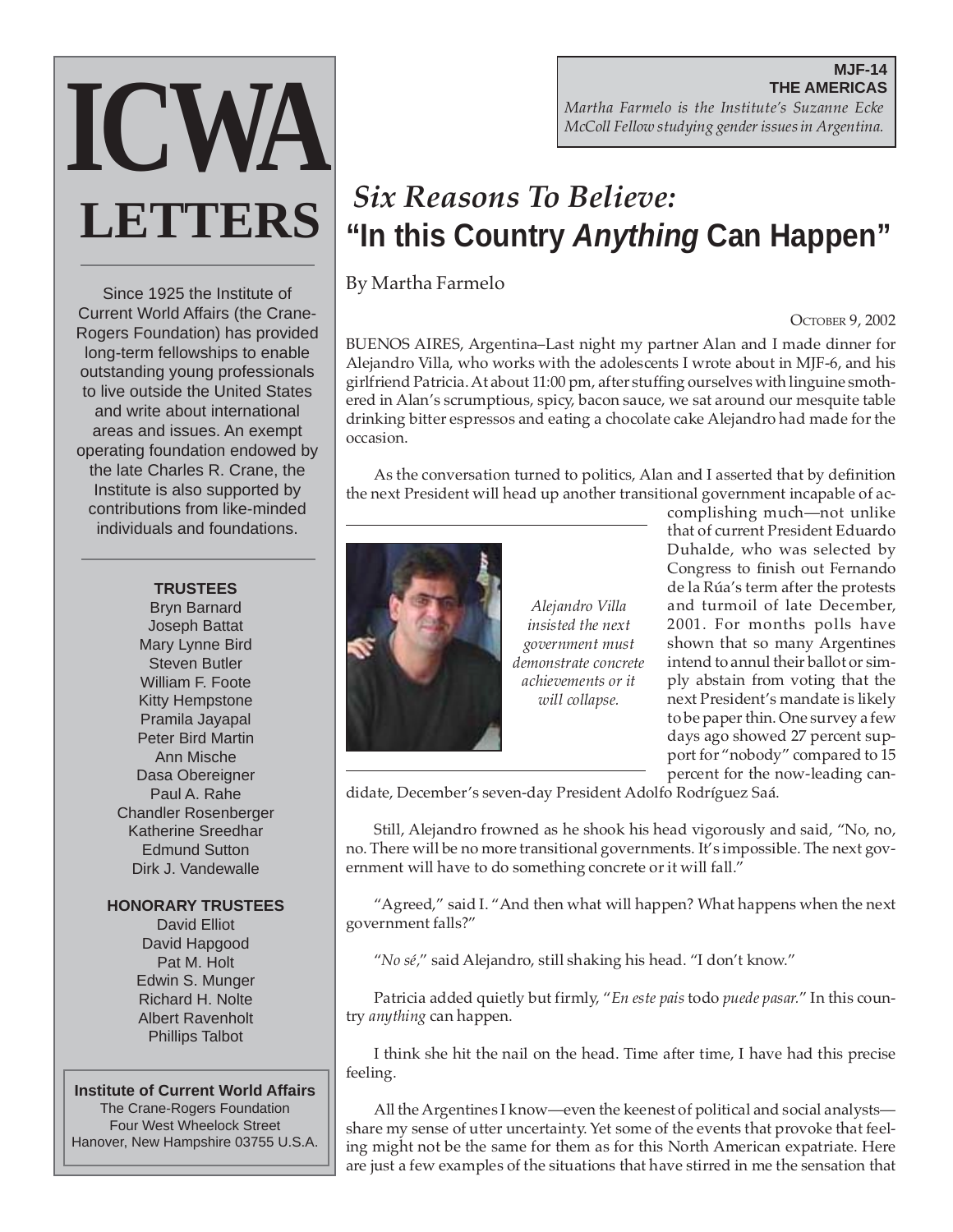virtually anything can happen next.

# **I. Flickering Lights**

Call me naïve, but several weeks ago I was stunned by a conversation between Alan and his sister, Cristina. It was about nine at night and we were lounging around while Cristina and our son Camilo looked at a picture book when the lights flickered for a few seconds before returning to normal. Not a big deal. Or at least that's what I thought.

Cristina said, "Have your lights been flickering often? Mine have, and I'm sure it's just the electric company trying to justify a rate increase."

"*Obvio,"* replied Alan. "Obviously."

"What do you mean, 'obviously?,'" I protested. "The



*Alan's sister Cristina and our son, Camilo. Cristina's rather innocent comment about the electric company flickering the lights stunned me—but only for a while.* Photo by Neil Farmelo.

*electric company* makes the *lights flicker* on *purpose*?! To justify a rate hike? You've got to be kidding me."

They looked at me, smiled and raised their eyebrows as if to say, "So what?"

"Explain this," I demanded.

"They argue that if rates don't go up, they won't be able to maintain normal service," Alan said. "Supposedly the provision of electricity will falter and they won't be able to do anything about it. They've done this before." Apparently, in the mid-1990s, the government of then-President Carlos Menem effected periodic blackouts to justify the privatization of the then-state-owned electric company.

ful of private companies, each with its territorial monopoly. I've been trying to figure out what it means if people cannot trust their electric company: really, if Alan and Cristina are right, this is blackmail. And despite the inconvenience, what about the disruption to hospitals, to businesses, to the operation of computers and the services that depend on them?

Over subsequent days I checked this interpretation of the flickering lights with about a half-dozen friends who all agreed with Cristina and Alan. Now, a few weeks later, I'm entirely accustomed to this notion. In fact, it seems perfectly normal. But that night I said to myself, "What in the world will happen next?"

### **II. And When the Richest Argentines Begin to Barter?**

That wasn't the only time I've asked myself that question.

> In response to increasing unemployment and poverty, barter clubs called "*Clubes de Trueque*" have sprung up like baby rabbits all over Argentina. In more middle-class neighborhoods, people trade everything from used clothing and household goods to haircuts and Tarot card readings. In more marginal neighborhoods, food is by far the commodity in highest demand.

> The newspapers reported in February that there were already more than 4,000 barter clubs operating in the country. In general, the "credits" that operate like a currency for the barter clubs are tradeable at most any club in the country. The town of Calchaquí in the province of Santa Fe made news last November when the town council agreed to let its 13,000 inhabitants pay their local taxes with barter club credits.

*Trueque* has become a household word, even for little children. Just the other day my son Camilo and I were kneeling on the floor playing that he was a lion with 16 newborn cubs when he offered to sell me "as many as you want."

Horrified, I replied, "How can you sell your children?"

"Sixteen is too many," he told me. "They're going to ruin my home."

He is only four, too young for a discussion of the immorality of selling one's kids, I thought. But most of all, I didn't have the energy to figure out how to have that particular conversation.

"Well…I don't have any money," I said, feeling clever.

Today, electricity in Argentina is provided by a hand-

"We can do a *trueque,*" said Camilo, more clever than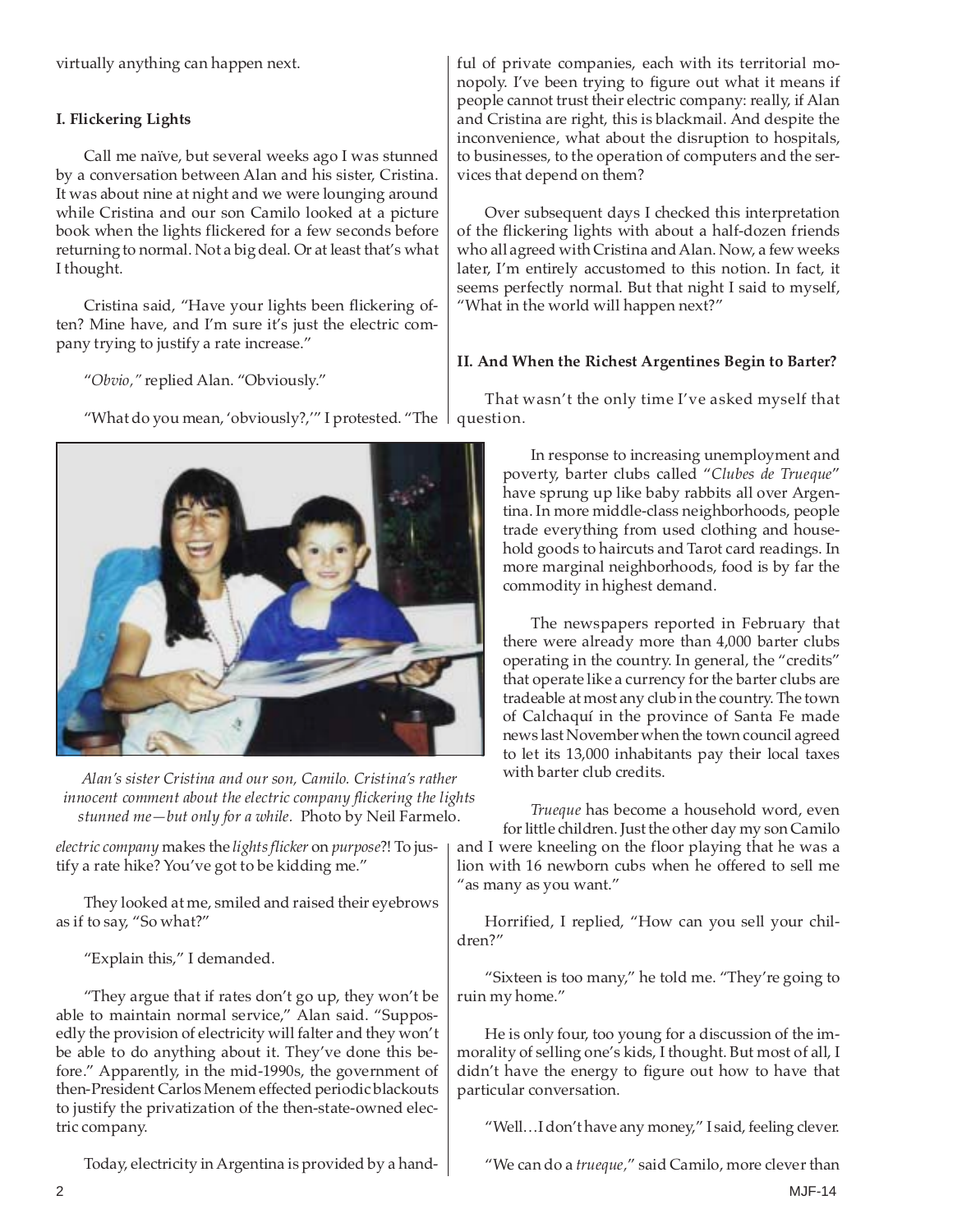

*(Bottom, right) ICWA Director Peter Martin and Beatriz Rivero, coordinator of a Sunday afternoon barter club in the middle-class neighborhood of Boedo in Buenos Aires. (Above) Rather than trading furs, most Argentines barter things like used clothing or services. (Top, right) The dark-lettered sign offers dentistry services: an extraction costs 10 credits, while a regular cleaning costs 30. The hand-lettered signs just above it offer psychoanalysis for children, couples and families and announce that someone is looking to trade credits for a TV, fishing equipment and a bicycle.*



I. "You can give me some meat, any kind of meat."

I paused, then gave up. "OK. Here's some cow meat," I said, making a dumping gesture with my hands. "I guess if I just take one cub, she'll be lonely. She doesn't know me. Give me two, OK?"

"OK," he said, reaching out his cradled, empty hands as if to hand me two sweet lion cubs.

One woman who trades used clothing at the barter club nearest my home told me how much she enjoys breaking out of her isolation and discovering the social joys of barter clubs. Yet a middle-class psychologist I know was horrified by the one visit she made to a club in her neighborhood on the southern edge of the city of Buenos Aires. She scrunched up her face with disgust when she told me, "It was awful. It was so primitive. It made me ask myself, 'What have we come to?'"

Meanwhile, wealthy *porteños* (residents of the port city of Buenos Aires) are famous for being among the snobbiest people in Latin America, if not the world. The exclusive Recoleta neighborhood in Buenos Aires is home to many of those extremely well-to-do men and women.

Who would have dreamed that such individuals would stoop to trading their furs and other luxury items? Yet that's exactly what they've done: a group of neighbors in Recoleta has opened their very own *Club de Trueque.* The only difference is that unlike the 4,000-plus

INSTITUTE OF CURRENT WORLD AFFAIRS 3

clubs in the rest of the country, participation is limited to those who live in Recoleta. In fact, this club created its very own currency, called *Recoletas.*

In some ways, I should not have been surprised. Rich Argentines who failed to move their money to accounts in Uruguay, the United States or some other destination outside Argentina essentially lost their savings when the government froze bank accounts in December, 2001. Those who kept their money in Argentina saw its value slashed when their dollar accounts were converted to pesos at the rate of one dollar to 1.4 pesos, though the exchange rate is now 1 to 3.6. However, I confess that when I saw the images of extraordinarily well-dressed women laying out their mink stoles on folding tables, once again I thought to myself, "What next?"

#### **III. When Doom Is Presented as Wonderful**

What came next was simply crazy. On September 20, the government announced that during the second quarter of 2002, the economy contracted "only" 13.6 percent (relative to the same period of 2001). Given that the first quarter contraction was 16.3 percent, this was presented as wonderful news.

As a point of comparison: over the last ten years, the US economy has grown at an average rate of 5.6 percent per year. The last time the US experienced negative growth at all was in 1949, and the economy contracted a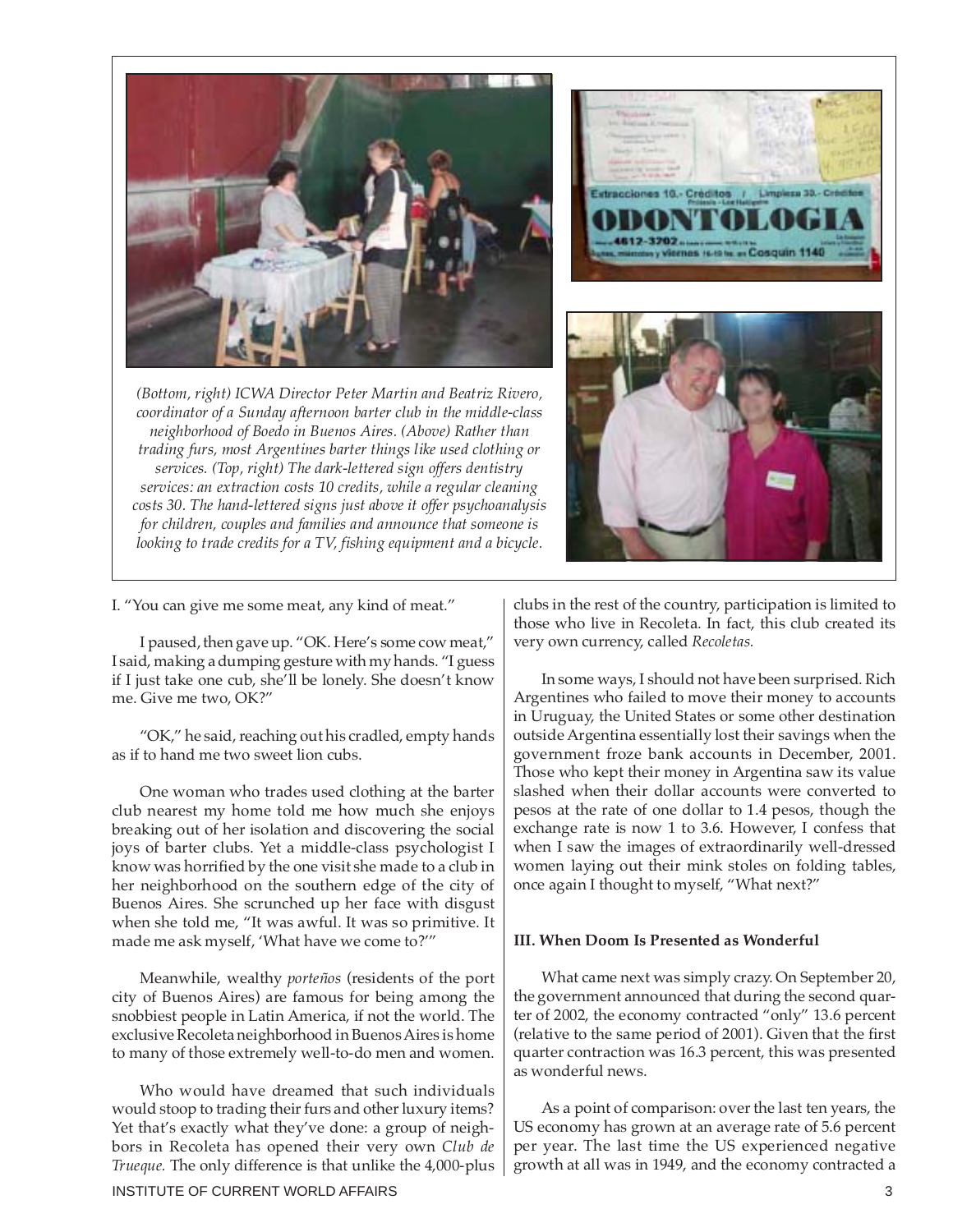

mere 0.7 percent during that year.

Despite being presented as rosy news, that second quarter statistic was so horrific it gave me goose bumps. Alan, an economist, told me that if current trends continue, by the end of this year, Argentina's economy will have contracted 27 percent since the recession began in 1998. This is remarkably close to the 33 percent contraction in the US economy during the economic downturn of 1929 to 1933. In other words, the dimensions of

Argentina's crisis are becoming perilously similar to those of the Great Depression.

Nonetheless, the government's budget proposal for 2003 projects three percent annual *growth*, despite a lack of any meaningful reactivation policies. Most everyone I've spoken to believes this is ridiculously optimistic, even silly.

As I held the newspaper in my hands and tried to digest these statistics, I said to myself, "OK you guys, what's next?"

#### **IV. "If It's Up to Me, I'm Buying Dollars."**

Sometimes the significance of such experiences doesn't hit me immediately. Such was the case when I got together with four mothers of Camilo's schoolmates to organize a fund for the kids' birthday presents.

At Camilo's pre-school, the eight mothers of the "*sala de cuatro*," (the four-year-olds' class) are a united group. Each time one of the children has a birthday, we pool eight pesos each to buy presents for the birthday boy or girl, usually an outfit and some toys. Graciela is the mother of Andrea, a little girl with Down's syndrome who is now in her third year at this pre-school. (For about ten years now, an increasing number of schools have been integrating children with Down's syndrome into their classrooms.)

Graciela was the first to suggest that rather than always scrambling to get organized a day or so before each event, we contribute ten pesos each at the beginning of each month to cover the eight birthdays plus the traditional gifts for teachers on September 11 (Teacher's Day) and at the end of the year. The topic came up in mid-March during a birthday party at a McDonalds. As we sipped sugary, piping-hot coffee from Styrofoam cups, Graciela offered to collect and administer the money.

"Mind you," she said, "if it's up to me, I'm buying dollars."

"*Obvio*," replied the other mothers in chorus, just like Alan and the flickering lights.

I hesitated for a moment, then remembered that after January's devaluation, the peso had been slowly but surely losing value vis-à-vis the dollar. In other words, as time passed, one could acquire more and more pesos per dollar. To make things worse, prices were rising all around us— but not as fast as the peso was inflating. What



*Graciela (left), deep in conversation with my friend Lina, another pre-school mom.*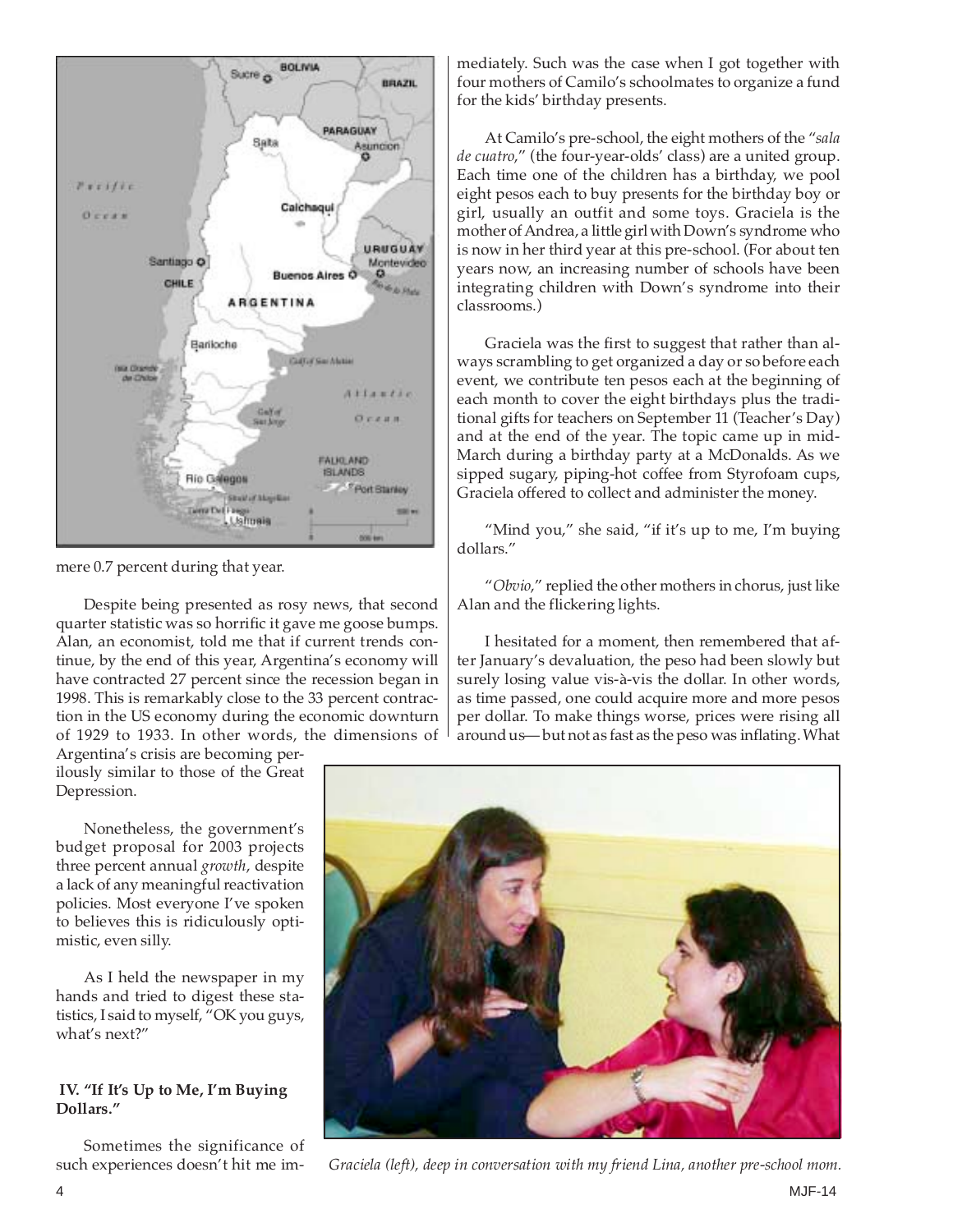Graciela suggested made sense: each month she would collect the money, buy and hold dollars, then convert them back to pesos when it came time to buy a gift.

"Of course," I finally chimed in, a bit delayed.

Only a few days later did I realize that our little scheme is illustrative of one of the key elements of the economic crisis that has been brought to my attention by a slew of Argentine economists and other analysts: the lack of a viable Argentine currency.

Perhaps that sounds extreme. Let me explain.

Most Argentines don't believe the peso will hold it's value—and indeed, it has not. Since the devaluation, the hefty little silver-and-gold-colored peso coin that used to be worth one dollar is now worth 28 cents. As a result, it is far more advantageous to hold dollars than pesos, even for short-term savings like our gift fund. However, as more Argentines buy dollars, the price of the dollar increases, which drives the value of the peso down even further. Under these conditions, no one wants to save in pesos.

However, one can no longer hold dollars in the bank. As a result, Argentines have resumed buying little safes to keep at home or are simply stuffing dollars in their mattresses or wherever else they think is top secret and secure. Two nights ago, I heard my friend Vero and her husband Marcelo arguing over whether to put their dollars in a safe deposit box at the bank or stash it at home in a hermetically sealed envelope buried in the dirt surrounding their big peace lily.

When no one saves in pesos, no one puts money in the bank. If no one puts money in the bank, banks cannot make loans. If banks cannot make loans, few businesses, large or small, can operate for long. The effect on the economy is disastrous.

Granted, the freezing of savings accounts and time deposits (know as *el corralito,* the little corral or playpen*)* is another reason why I've heard more than a dozen times, "I'll never put a peso in a bank again." But that's a whole other problem.

The evening after the event at McDonald's, I bathed Camilo, read him a good-night story and then collapsed on our living room couch. Only then did I remember a conversation with Horacio Costa, an economist who works with a Peronist union of construction workers. Back in February, Costa told me, "Institutions have been destroyed, such as our currency. This is the worst possible moment to float the value of the peso."

Around the same time, Claudio Lozano, chief economist for the *Central de los Trabajadores Argentinos* said the same. "It is impossible to talk about a real redistribution of wealth without first fixing the exchange rate and 'de-

*This cartoon appeared in* La Nación *on September 28, 2002. The woman says, "I don't understand what you're trying to say that sex and money always end up mixing." The man replies, "Nothing, Carola, just that we're keeping our money under the mattress."*



dollarizing' the economy," he told me.

Obviously, there is nothing like living immersed in this crisis for comprehending it. In contrast to something I might have read in a book or even a conversation with a local economist, it was Graciela's announcement that she would buy dollars for the birthday-gift fund that stunned me into fully understanding how Argentina indeed lacks a viable currency.

"What next?," I want to know. With problems this deep, how in the world will this country emerge from this crisis?

# **V. When Change Gives You Vertigo**

The rapid changes happening around us often leave me feeling totally disconcerted. Like the business of hoarding dollars at home, a slew of these changes were set in motion by the devaluation of the peso.

When we first started the local paperwork for Camilo's and my visas, the lines at the Immigration office were so long that we had to wait hours for service. However, once one peso no longer equaled one dollar, the amount of money an immigrant from Bolivia or Korea could send back home fell so dramatically that many foreign residents simply went home. Suddenly the lines at the Immigration office became quite short. In fact, the place became almost eerily quiet.

The day Camilo and I went to get our national identity cards, we were in-and-out in about 40 minutes. Since so many of the women workers were idle at their computers, they happily played with Camilo while I was fingerprinted and had my picture taken. What used to be a bureaucratic nightmare was transformed into a perfectly delightful outing.

Regarding a far less mundane matter, my friend Adriana (the mother of two little girls) told me she and her husband Pablo were on the verge of selling their tiny apart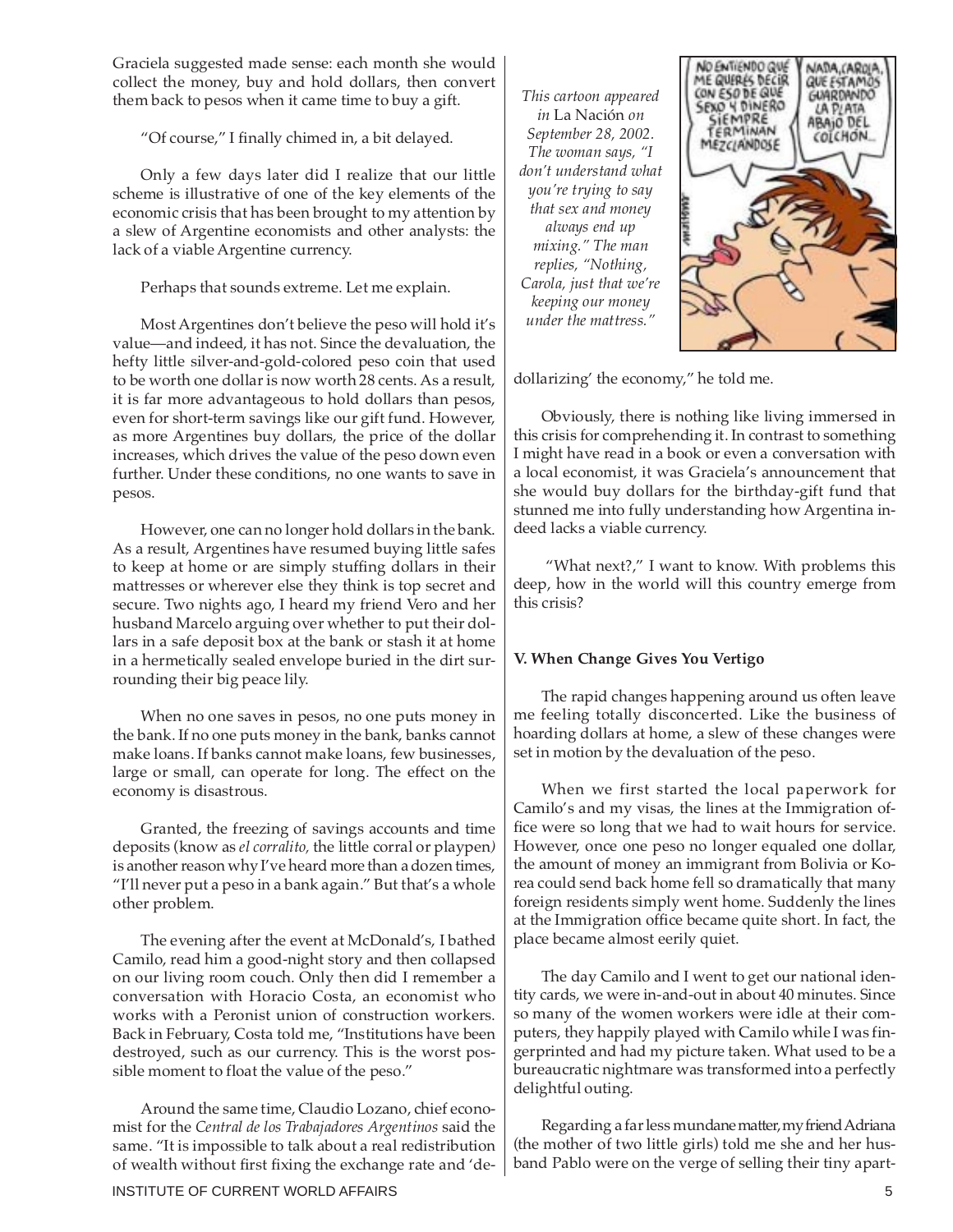ment and buying a house when December's *corralito* and January's devaluation combined to paralyze the housing market.

For months, it has been impossible to get a loan to buy a home, so Adriana and Pablo must pay in full with cash. Pablo's mother was planning on helping them out with the down payment, but her money is trapped in *el corralito*. Likewise, since most potential homebuyers have their money in *el corralito* too, they have little hope of selling their apartment.

Even if they had potential buyers, "There are no prices in this market," Adriana said with a look of profound disappointment. She and her husband have no idea how to price their home. When I linger in front of the dozens of white, rectangular housing ads in the picturewindows of real estate offices, I see that prices have generally gone down in dollars but way up in pesos. Yet prices vary widely. For those places still on the market, a low price might be the function of how desperate the

owner feels to sell fast (and abandon the country, perhaps). Alternatively, a high price might reflect a seller's desperate hope to obtain the full amount in dollars that he or she was expecting before the devaluation.

Inflation is another mindbender. One never knows just what something is going to cost from one day to the next. For example, the cost of a liter of milk has steadily crept up until it is now double what it was before the devaluation. We all know that with a weaker peso imported goods or items with imported components now cost more. When the cost of milk first began to rise, one friend of mine wanted to know, "What component of the cow is imported?"

I imagine urban bus fares will rise sooner or later, since like milk, the price of diesel fuel has doubled. The other day I saw a flyer taped to the inside of a bus that read, "Diesel: Before: one liter = 42 cents. Now: one liter = 85 cents. Bus fare: Before: 80 cents. Now: 80 cents. We can't continue like this much longer."

I use soft contact lenses

that require a disinfectant solution called AOSept, which is imported in Argentina from Ontario, Canada. In late February, I got a sneaky feeling that the cost of AOSept was about to rise precipitously, and so I bought ten months' worth of solutions at about 15 pesos or US\$8.50 per month, at that time. Today the price is 45 pesos per month. Even at an exchange rate of 3.6 pesos to the dollar, that's US\$12.50. Sometimes products simply disappear from the market, like "Skip," our favorite laundry soap, which was imported from China. I am thinking I should skip out and buy some more AOSept, perhaps even today.

# **VI. And When Change Does** *Not* **Occur**

Sometimes the feeling that just about anything can happen surfaces when something major stays the same, such as the President remaining in office.

When the Duhalde administration announced in



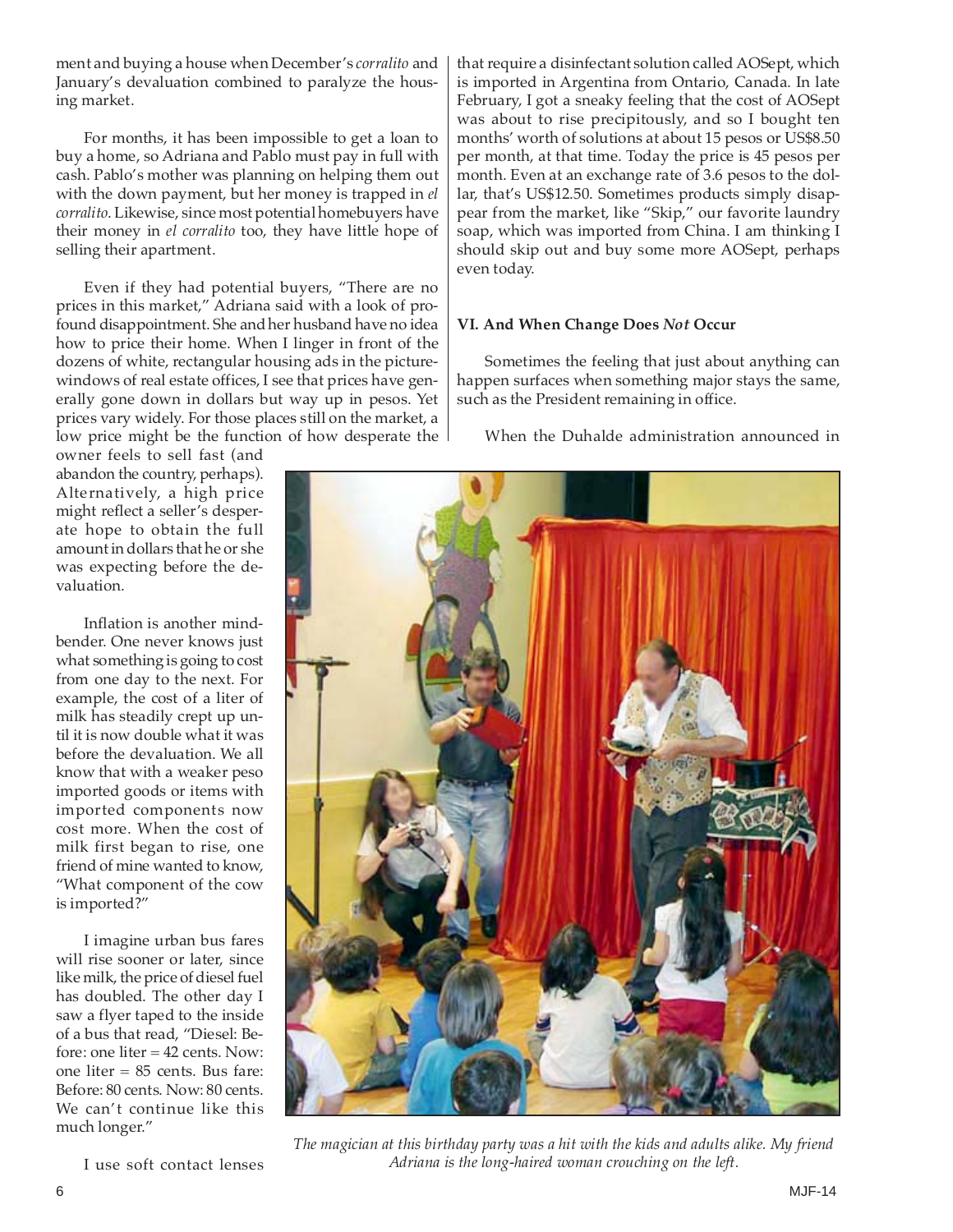mid-February that the initial 1.4 peso-dollar exchange rate would no longer be government-regulated, Alan's father and I decided to bet on how that exchange rate would evolve over the upcoming six months. While we were at it, we placed bets on how long President Duhalde would hold on to the Presidency. Alan and his brother Martín got in on the game, while Alan's mother chose not to participate. We all confessed it felt a bit perverse, yet in that ever-prevalent spirit of black humor, did it anyway.

Alan bet that six months later the exchange rate would be at four pesos to the dollar. At the time, his estimate seemed high and the rest of us thought he was crazy. Yet in mid-August, the exchange rate was about 3.6 and his high prediction won that part of the bet. Alan and his family thought President Duhalde would last anywhere from a few weeks to three months, while my gut told me he would last a good while before people would become fed up and demand his resignation, and I bet on August 15 as his last day in office. Though *La Nación* reported that in the first eight months of Duhalde's Presidency the government had registered no fewer than 12,766 protests, here we are in October, and he is still in office.

Over the last several months there has been a bizarre contradiction between the continual protests mounted all across the country and the persistent sense that Argentine society is "demobilized," if you will. That sense of popular paralysis is due in large part to the overwhelming lack of significant *cacerolazos,* or pot-banging marches, in and around the capital. The only widespread protests in recent days have been two noisy, pot-banging and horn-honking events in Buenos Aires to express concern and outrage about violent crime and lack of personal security.

Curiously, these issues are not at all the ones being discussed in the neighborhood assemblies, the organizational legacy of the December 2001 *cacerolazos* (see MJF-9, *Gender and Participatory Democracy – Men and Women Cry Out Together: "Never Again 'Don't Get Involved!'"*). If some populist politician were to tap into the widespread anxiety and indignation around issues of security, I suspect the electoral panorama could change overnight.

Meanwhile, the Supreme Court recently ruled that the 13-percent cut in public salaries and pensions implemented in 2001 is unconstitutional, presumably forcing the government to increase spending by billions of pesos both retroactively and in the future. The Court has threatened to rule that the conversion of bank accounts from dollars to pesos was illegal, as well, which as far as I can tell would throw the government and financial system into chaos—or not.

One Friday in early February the court ruled that *el corralito* was unconstitutional, which I believed meant the teetering banking system would collapse when the banks opened on Monday morning. Yet the government sim-

ply closed down the banks for several days and then found all kinds of ways, including illegal presidential decrees, to stall on releasing depositors' funds.

Like my Argentine friends and neighbors, I'm learning to live with whole new levels of unpredictability. I take pride in this growing capacity to face the unknown. When I applied for this fellowship I submitted an essay that led with my personal mission statement that among other things, expressed my desire "*to risk and to live with uncertainty*."

Argentina is giving me plenty of practice, more than I ever bargained for.

### **Post-script: October 23, 2002**

Last night I was among about 2,000 people who attended a dance performance at the world-famous Colón Theater in honor of the  $25<sup>th</sup>$  anniversary of the Grandmothers of Plaza de Mayo. These brave women have worked tirelessly to find their grandchildren who were abducted during the grisly dictatorship of 1976-1983. Many of these now-young-adults were born in detention after their parents were "disappeared," and then illegally adopted, often by members of the police or armed forces.

Given the music and dancing, the last of the eight pieces by Maximiliano Guerra's exceptional Ballet de Mercosur was an obvious metaphor for the current situation in Argentina. I was stunned when the first half of this piece ended with Guerra alone, center stage, back to the audience, standing straight up, elbows bent with hands palm-up in a pose that expressed quite clearly, "*Who knows what will happen next*?"

After the dancers' final bows, Guerra escorted the elegant, white-haired Estela Barnes de Carlotto, President of the Grandmothers, onto the stage. She was soon joined by a number of other Grandmothers—I started to count,



*Estela Barnes de Carloto (far right) with other Abuelas de Plaza de Mayo and some of their grandchildren.* Photo by Daniel Jayo.